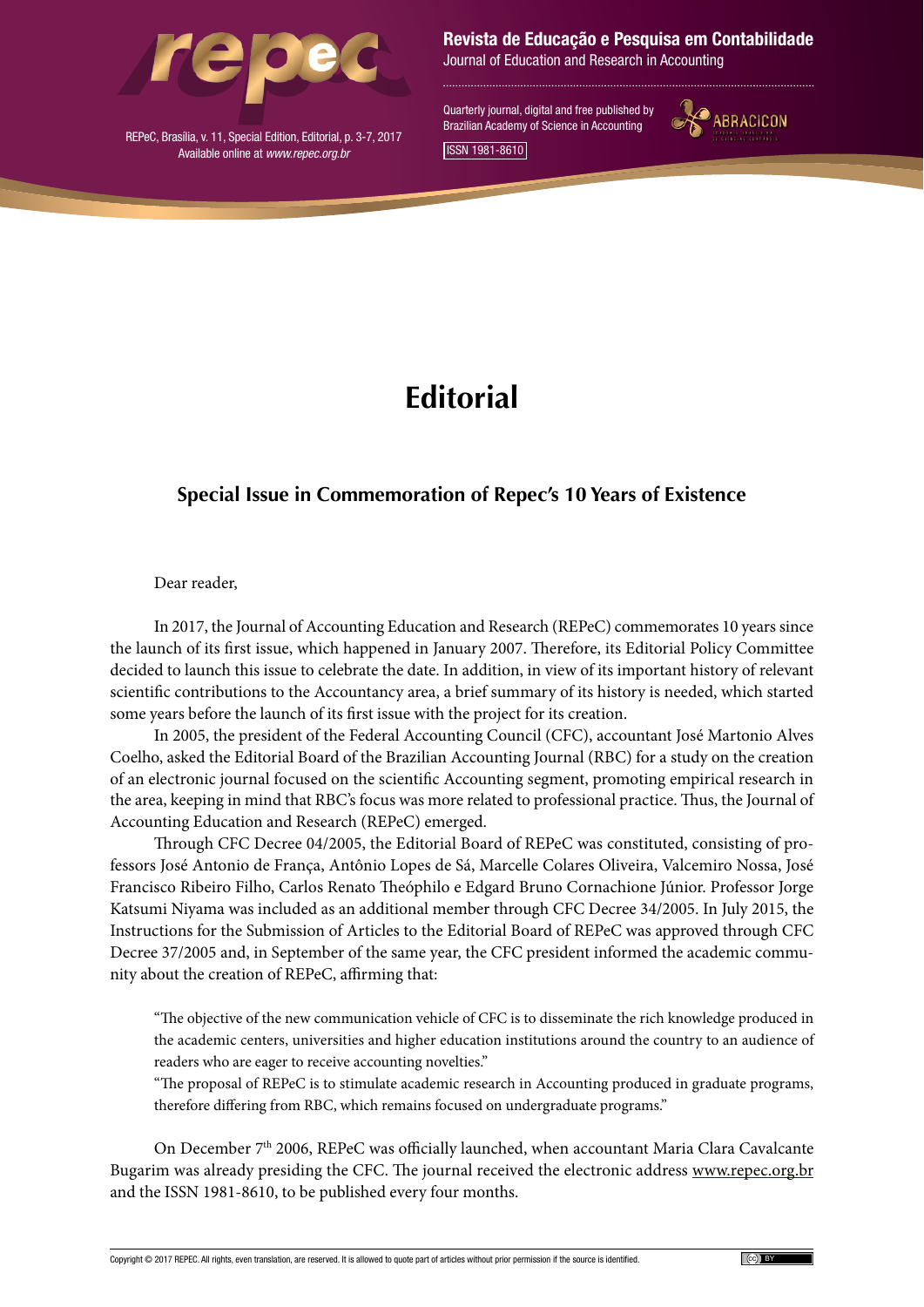The first editor-in-chief of REPeC was professor José Antonio de França, and its first Editorial Board consisted of professors Antônio Lopes de Sá, Marcelle Colares Oliveira, Valcemiro Nossa, José Francisco Ribeiro Filho, Carlos Renato Theóphilo, Edgard Bruno Cornachione Júnior and Jorge Katsumi Niyama.

It was only early 2007 that the first four issues of REPeC were published on its website, on the SEER platform. Since then, the online version of the journal has been published regularly. The first issue (v. 1, n. 1, 2007) consisted of five articles and one review:

- **1. Evaluation of Scientific Text Reviews on Accounting and Controllership**, written by Gilberto de Andrade Martins;
- **2. Considerations on Perfect Prosperity**, by Antônio Lopes de Sá;
- **3. The Standardization of Governmental Accounting: Critical Factors that Influence the Information disseminated to Accounting Information Users**, by Lino Martins da Silva;
- **4. Relative Power of Accounting Profit and Cash Flow from Operations to Predict Future Cash Flows: An Empirical Study in Brazil**, by Paulo Roberto Barbosa Lustosa and Ariovaldo dos Santos;
- **5. The Impact of the non Recognition of Inflation in the Financial Statements on the Dividend Distribution**, by Roberto Carlos Klann, José Carlos de Souza and Ilse Maria Beuren; and,
- **6. The Questions Aroused by CVM Resolution 488**, review by Olivio Koliver.

Therefore, in 2017, we are celebrating the  $12<sup>th</sup>$  anniversary of the creation of REPeC and the  $10<sup>th</sup>$ anniversary of the publication of the first issue, which is why we have launched this Special 10-year Issue.

In 2008, professor José Francisco Ribeiro Filho succeeded professor José Antonio de França, who had led REPeC from its creation until the first issue of 2008 (v. 2, n. 1).

Therefore, in that year, through CFC Decree 8-A/2008, the new Editorial Policy Committee of REPeC was constituted, consisting of professors José Francisco Ribeiro Filho (editor-in-chief), Carlos Renato Theóphilo, Ilse Maria Beuren, Marcelle Colares Oliveira and Valcemiro Nossa. In CFC Decree 66/2008, the Scientific Editorial Board was constituted, including professors Edgard Bruno Cornachione Júnior, Ernani Ott, Jerônimo José Libonati, Jorge Eduardo Scarpim, Ivam Ricardo Peleias, Lauro Brito de Almeida, Lino Martins da Silva, Maísa de Souza Ribeiro, Márcia Martins Mendes De Luca, Mariomar Sales de Lima, Paulo Roberto Barbosa Lustosa, Sônia Maria da Silva Gomes, Roberta Carvalho Alencar, Romualdo Douglas Colauto, Leandro Cañibano (Spain) and Luís Lima Santos (Portugal). The Editorial Policy Committee and the Scientific Editorial Board were responsible for REPeC as from the second issue of 2008 (v. 2, n. 2, 2008) and the following two years.

In 2010, through CFC Decree 27/2010, the new Editorial Policy Committee was constituted, when some professors were replaced while others were reappointed. Thus, the new Committee included professors José Francisco Ribeiro Filho (editor-in-chief), Carlos Renato Theóphilo, Ilse Maria Beuren, Marcelle de Oliveira Colares, Milanez Silva de Souza and Valcemiro Nossa. In Decree 28/2010, in turn, the new Scientific Editorial Board was defined, consisting of Edgard Bruno Cornachione Júnior, Ernani Ott, Jerônimo José Libonati, Jorge Eduardo Scarpin, Ivam Ricardo Peleias, Lauro Brito de Almeida, Lino Martins da Silva, Maísa de Souza Ribeiro, Márcia Martins Mendes De Luca, Mariomar Sales de Lima, Paulo Roberto Barbosa Lustosa, Sônia Maria da Silva Gomes, Romualdo Douglas Colauto, Leandro Cañibano (Spain) and Luís Lima Santos (Portugal).

The year 2011 was marked by the sad departure of professor José Francisco Ribeiro Filho, who had served on the Editorial Board since the creation of REPeC and was the journal's editor-in-chief. After his death, the new Editorial Policy Committee was constituted through CFC Decree 092/2011, including professors Valcemiro Nossa (editor-in-chief), Carlos Renato Theóphilo, Flávia Zóboli Dalmácio, Ilse Maria Beuren, Romualdo Douglas Colauto and Vera Maria Rodrigues Ponte, under the coordination of the first, who was named the Scientific Editor.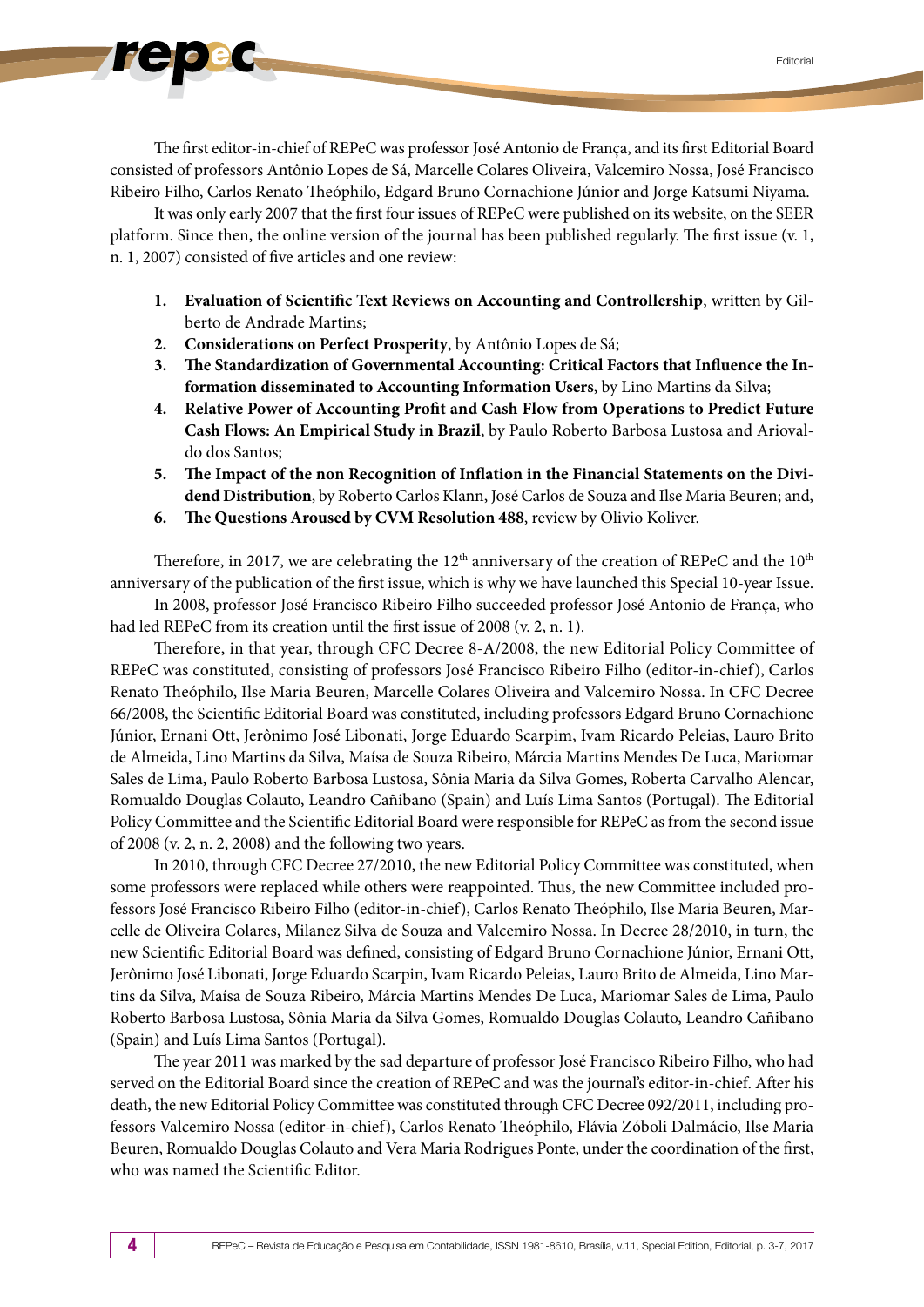Also in 2011, under the general coordination of professor Valcemiro Nossa, REPeC started an expansion process with the cooperation of Adjunct Editors. On that occasion, professors Carlos Renato Theóphilo, Flávia Zóboli Dalmácio, Romualdo Douglas Colauto and Vera Maria Rodrigues Ponte started to select the scientific articles to be published by REPeC. The journal also started to be published in English and Spanish, besides Portuguese, and complied with Anpad's Best Practices for Scientific Publication. In that year, REPeC was included in the journal ranking of the Coordination for the Improvement of Higher Education Personnel (Capes) on **Qualis/Capes level B3** in its area.

And the year 2011 was closed off with the publication of a **Special 5-year Issue** of REPeC, celebrating its fifth anniversary with the publication of six articles:

- **1. Diversification of training in accounting organizations: an empirical analysis using count models**, written by Frederico A. de Carvalho, Marcelo Resende, Francisco José dos Santos Alves and Marcelino José Jorge;
- **2. Management incentive systems and company risk in the state of Espírito Santo**, by Aridelmo José Campanharo Teixeira, Graziela Xavier Fortunato, Arilda Magna Campagnaro Teixeira and Kadija Celante Pizetta;
- **3. Analysis of the strategic management process: a comparative study in accounting firms**, by Silvana Anita Walter, Ana Paula Capuano Cruz and Márcia Maria dos Santos Bortolocci Espejo;
- **4. A contribution to the historiography of accounting education in the state of Rio Grande do Sul**, by Marco Aurélio Gomes Barbosa and Ernani Ott;
- **5. The dialogue of accountancy with the human and other social sciences: an analysis of the academic production of the USP Controllership and Accounting Congress and Enanpad (2004-2007)**, by Isabel Cabral, José Ricardo Maia de Siqueira and Rodrigo Siqueira Batista; and
- **6. Accounting expertise: a tool to fight organized crime**, by Idalberto José das Neves Júnior and Evandro Marcos de Souza Moreira.

In 2012, proceeding with its expansion process, REPeC moved to the maintenance of the Brazilian Academy of Accountancy (Abracicon) and was published on a quarterly base, with six articles in each issue.

At the start of that year, Abracicon Decree 51/2012 constituted the new editorial team of REPeC with a two-year term (2012-2013), including professors Antônio Carlos Dias Coelho, Edgard Bruno Cornachione Júnior, Ernani Ott, Ilse Maria Beuren, Jacqueline Veneroso Alves da Cunha, Jorge Katsumi Niyama, Patricia Gonzalez Gonzalez and Valcemiro Nossa. In the same decree, professor Valcemiro Nossa was named the Editor-in-Chief, while professors Carlos Renato Theóphilo, Flávia Zóboli Dalmácio, Romualdo Douglas Colauto and Vera Maria Rodrigues Ponte were indicated as adjunct editors. As from that year, its Scientific Editorial Board started to include representatives from each Brazilian Graduate Accountancy Program, as well as representatives from important international schools.

In 2013, ratifying its evolution process, REPeC was ranked under **Qualis/Capeslevel B2** in the field of Public and Business Management, Accounting and Tourism for the triennium 2010-2012.

In 2014, Abracicon Decree 001/2014 reappointed the members of the Editorial Policy Committee for another term. Professor Valcemiro Nossa and the other adjunct editors were also reappointed for another term as editors of REPeC.

In 2015, REPeC started to issue a Digital Object Identifier (DOI) for each article published. This action was importante for the internationalization process of the journal.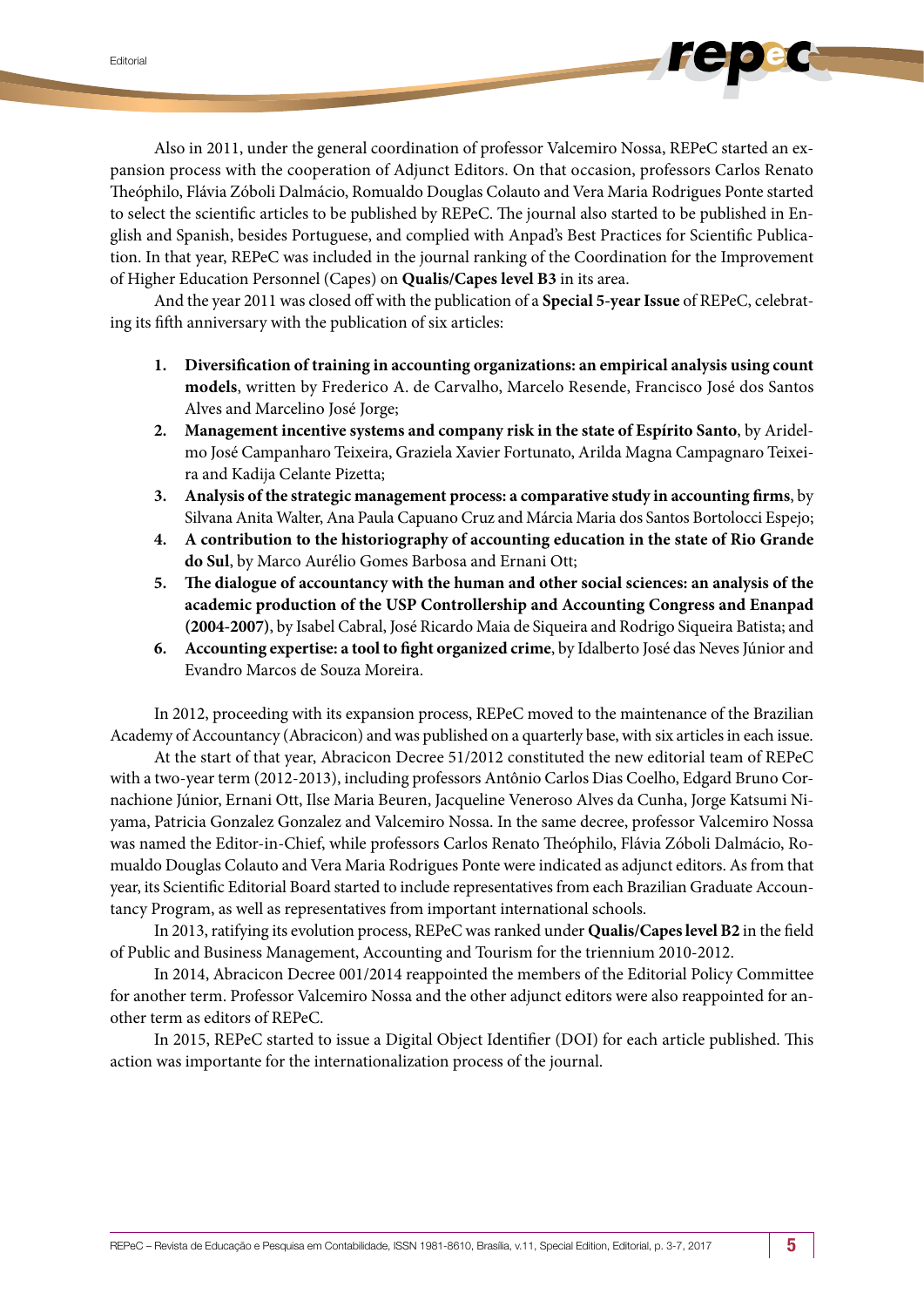In 2016, through Abracicon Decree 2/2016, the Editorial Policy Committee of REPeC was constituted by professors Antônio Carlos Dias Coelho, Carlos Renato Theóphilo, Edgard Bruno Cornachione Júnior, Ernani Ott, Ilse Maria Beuren, Jacqueline Veneroso Alves da Cunha, Patricia Gonzalez and Valcemiro Nossa. In the same decree, professor Valcemiro Nossa was reappointed for his final year as editor-in-chief, naming professors Felipe Ramos Ferreira, Márcia Maria dos Santos Bortolocci Espejo, Orleans Silva Martins and Paulo Roberto da Cunha as adjunct-editors. In that year, REPeC gave up publishing its articles in Spanish due to the low access volume and only maintained the Portuguese and English issues.

In 2017, professor Orleans Silva Martins started to serve as the editor-in-chief of REPeC, in accordance with Abracicon Decree 001/2017, which also named professors Felipe Ramos Ferreira, Gerlando Augusto Sampaio Franco de Lima, Márcia Maria dos Santos Bortolocci Espejo and Paulo Roberto da Cunha as adjunct editors. In the same decree, the Editorial Policy Committee was appointed, including professors Antônio Carlos Dias Coelho, Carlos Renato Theóphilo, Edgard Bruno Cornachione Júnior, Ernani Ott, Ilse Maria Beuren, Jacqueline Veneroso Alves da Cunha, Orleans Silva Martins, Patricia Gonzalez and Valcemiro Nossa.

Also in 2017, REPeC reached **Qualis/Capes level B1** in the field of Public and Business Management, Accounting and Tourism for the triennium 2013-2016, which strengthens its evolution process.

Throughout this period, the evolution of REPec and its establishment as one of the main scientific Accounting journals in Brazil stand out. In that context, it is important to highlight that REPeC has always had full editorial autonomy, a fundamental requisite for any good scientific journal. Since its creation, the articles have been reviewed through *double blind review*. A long road obviously lies ahead, but we are definitely heading in the right direction. Therefore, we are celebrating the advances achieved thus far and welcoming the challenges ahead for REPec to pursue its evolution process in the next decades.

And in this Special 10-year Issue, we are published six scientific studies, summarized next:

In the first article, entitled "Goodwill from Debt", the authors Eliseu Martins and Ariovaldo dos Santos discuss the goodwill originating in a company's debt. This view can be considered a novelty for many, that is, the goodwill coming from a company's debt instead of its assets. Some companies are not even able to remunerate the risk their assets carry, but can present goodwill due to the way their activities are funded. Knowing that some public development agencies and BNDES itself end up funding certain activities at generous interest rates, this study further presented an actual case of a Brazilian company's goodwill from debt. One of the main contributions of this study is that it presents a theme that is practically unknown in the academic world, completely ignored in the accounting standards and legislation, but present in the world of analysts and better prepared investors.

In the second article, "Thirty Years of Research on Executive Compensation and Return to Shareholders", by Juliano Augusto Orsi Araújo and Maísa Souza Ribeiro, the bibliographic production on executive remuneration in the Brazilian and international contexts was reviewed to constitute a theoretical based for the development of empirical research on the theme. The authors choose the study by Jensen and Murphy (1990) as the starting point of the discussions on the theme. The mains studies published focus on the North American and British scenarios, particularly professors Michael C. Jensen (Harvard University), Kevin M. Murphy (University of Southern California) and Martin J. Conyon (University of Pennsylvania). Jensen participated in the study that marked the discussion of the agency problem (Jensen & Meckling, 1976). Murphy has researched on the theme since the 1980's in the North American context, when Conyon started to study the same theme, but in the British scenario. The three authors are references on the theme and develop studies in other economic scenarios, such as Canada, Germany and, more recently, China.